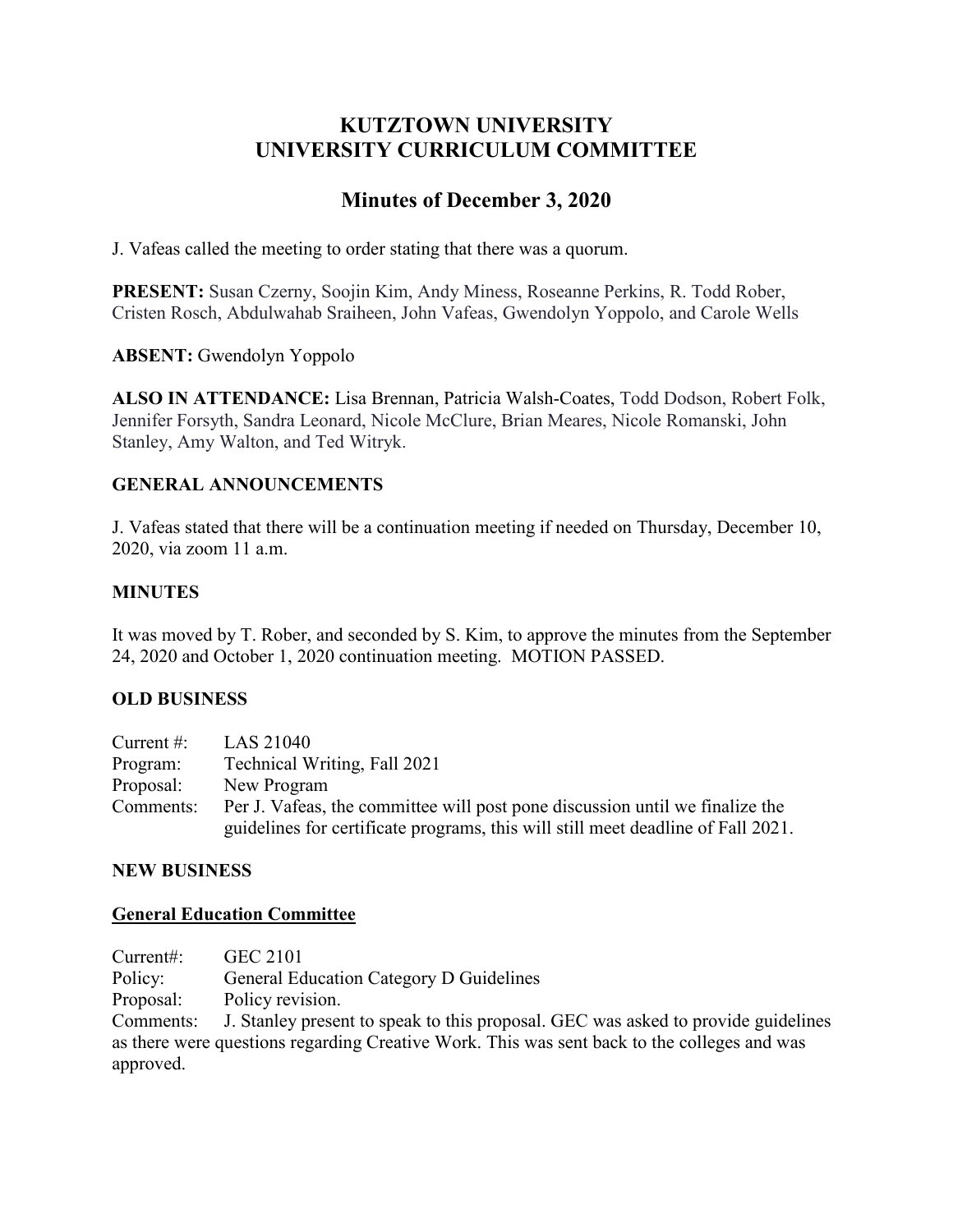It was moved by A. Sraiheen, and seconded by C. Rosch to consider and approve this proposal. MOTION PASSED.

#### **College of Liberal Arts and Sciences**

| Current $#$ : | LAS 21076                                                                                                                                                          |
|---------------|--------------------------------------------------------------------------------------------------------------------------------------------------------------------|
| Course:       | ENG 1XX Disabilities and Literature, Fall 2021                                                                                                                     |
| Proposal:     | Addition of a new course to the Master Course Listing.                                                                                                             |
| Comments:     | S. Leonard present to speak to this proposal. J. Vafeas commented that he wanted                                                                                   |
|               | to make sure for this type of proposal that there is some documentation to support<br>consultation between departments. S. Leonard stated they spoke with students |
|               | who wanted to take this course and that's why it was created. C. Bloh commented                                                                                    |
|               | that he would be interested in speaking with S. Leonard regarding this course. B.                                                                                  |
|               | Meares stated the course number will be ENG 155.                                                                                                                   |

It was moved by T. Rober, and seconded by A. Minness to consider and approve this proposal. MOTION PASSED.

| Current $\#$ : | LAS 21077                                               |
|----------------|---------------------------------------------------------|
| Course:        | ENG/WRI 2XX Games and Literature, Fall 2021             |
| Proposal:      | Addition of a new course to the Master Course Listing.  |
| Comments:      | B. Meares stated the course number will be ENG/WRI 223. |

It was moved by A. Sraiheen, and seconded by T. Rober, to consider and approve this proposal. MOTION PASSED.

| Current $#$ : | LAS 21083                                                                                                                                                                           |
|---------------|-------------------------------------------------------------------------------------------------------------------------------------------------------------------------------------|
| Program:      | Professional Writing Minor, Fall 2021                                                                                                                                               |
| Proposal:     | Program Revision.                                                                                                                                                                   |
| Comments:     | B. Meares commented on new checksheet that it doesn't have a program code, or<br>effective date. The effective date should be August 24, 2021. Program code will<br>be ULASWRIT I2. |

It was moved by T. Rober, and seconded by S. Kim to consider and approve this proposal. MOTION PASSED.

# **College of Visual and Performing Arts**

| Current $\#$ : | <b>VPA 2109</b>                                                                      |
|----------------|--------------------------------------------------------------------------------------|
| Course:        | CDE 280 Integrated Branding, Spring 2021                                             |
| Proposal:      | Change in credit hours.                                                              |
| Comments:      | J. Vafeas stated there was a mistake with the course credits when it was             |
|                | submitted. They had 3 s.h. but they needed 4 credits to match their approved         |
|                | checksheet. Therefor they are requesting an emergency rule, to approve the           |
|                | change of credit for this course. This will be for Spring 2021 and not Fall 2021. C. |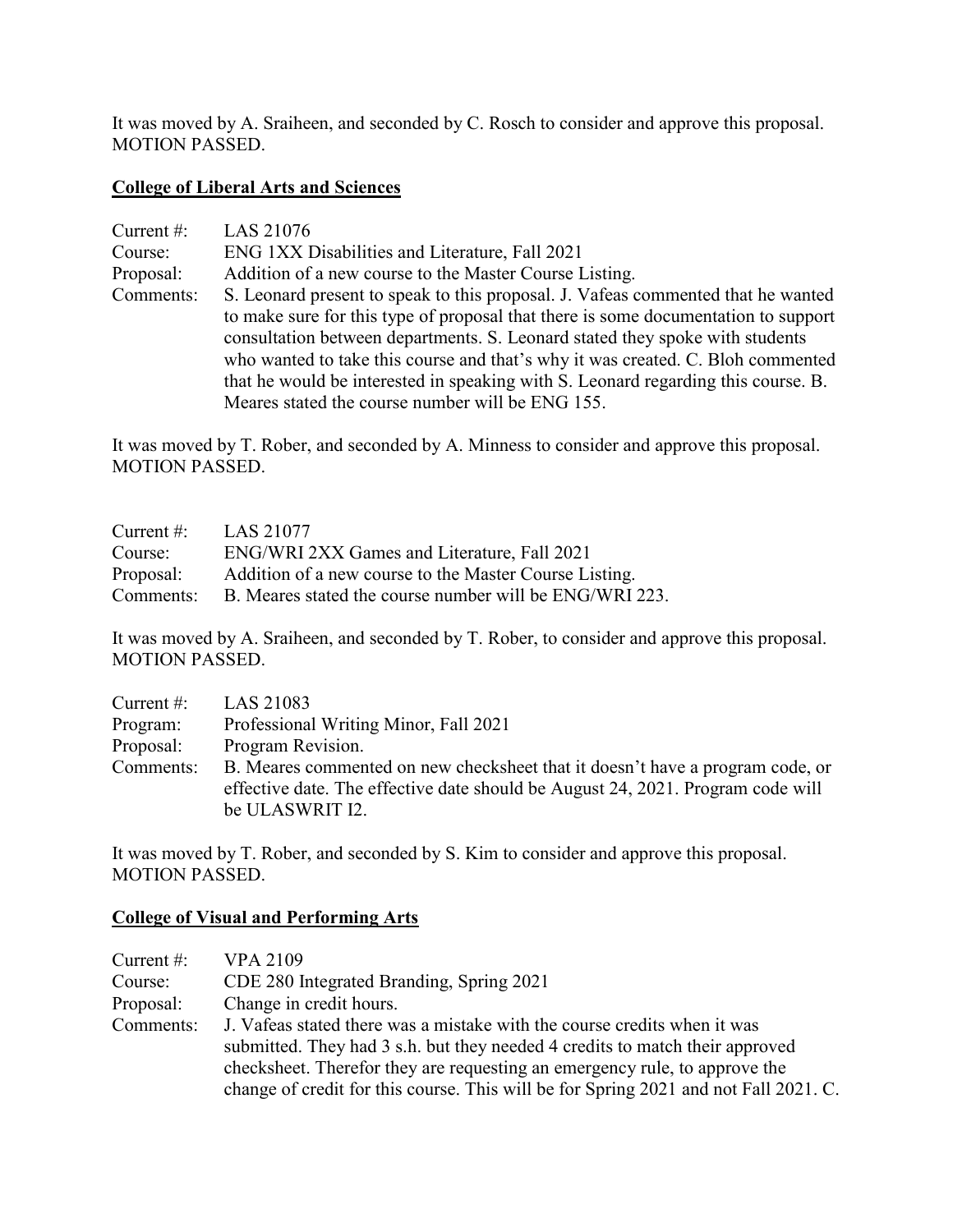Wells stated there is an error in the new credits and old credits format. Per J. Vafeas, the old credits have 6 s.h. and it should be 6 c.h.

It was moved by T. Rober, and seconded by A. Sraiheen, to consider and approve this proposal. MOTION PASSED.

| Current $#$ : | VPA 2135                                                                        |
|---------------|---------------------------------------------------------------------------------|
| Program:      | Minor in Art, Spring 2021                                                       |
| Proposal:     | Change in title, minor, and electives.                                          |
| Comments:     | C. Wells stated that we will not be approving this for Spring 2021 but for Fall |
|               | 2021.                                                                           |

It was moved by A. Minness, and seconded by S. Kim, to consider and approve this proposal. MOTION PASSED.

## **College of Business**

None

#### **College of Education**

The following proposals were moved by A. Sraiheen, and seconded by T. Rober to consider and approve as a block. MOTION PASSED

| <b>COE 2092</b> | Course:<br>Proposal: | SPU 561 Concepts and Principles of Behavior Analysis, Fall 2021<br>Course Archive                                                                                                                                             |
|-----------------|----------------------|-------------------------------------------------------------------------------------------------------------------------------------------------------------------------------------------------------------------------------|
|                 | Comments:            | C. Bloh from Special Education present to speak to this proposal.                                                                                                                                                             |
|                 |                      | He stated there are no current students in these courses and programs. We never<br>offered these courses and are requesting that they be put in archive.                                                                      |
|                 |                      |                                                                                                                                                                                                                               |
| <b>COE 2093</b> | Course:<br>Proposal: | SPU 562 Measurement and Experimental Design, Fall 2021<br>Course Archive                                                                                                                                                      |
|                 | Comments:            | C. Bloh from Special Education present to speak to this proposal.<br>He stated there are no current students in these courses and programs. We never<br>offered these courses and are requesting that they be put in archive. |
| <b>COE 2094</b> | Course:<br>Proposal: | SPU 563 Assessment and Treatment of Behavior, Fall 2021<br>Course Archive                                                                                                                                                     |
|                 | Comments:            | C. Bloh from Special Education present to speak to this proposal.<br>He stated there are no current students in these courses and programs. We never<br>offered these courses and are requesting that they be put in archive. |
| <b>COE 2095</b> | Course:              | SPU 564 Ethics and Behavior Analysis, Fall 2021                                                                                                                                                                               |
|                 | Proposal:            | Course Archive                                                                                                                                                                                                                |
|                 | Comments:            | C. Bloh from Special Education present to speak to this proposal.                                                                                                                                                             |
|                 |                      | He stated there are no current students in these courses and programs. We never<br>offered these courses and are requesting that they be put in archive.                                                                      |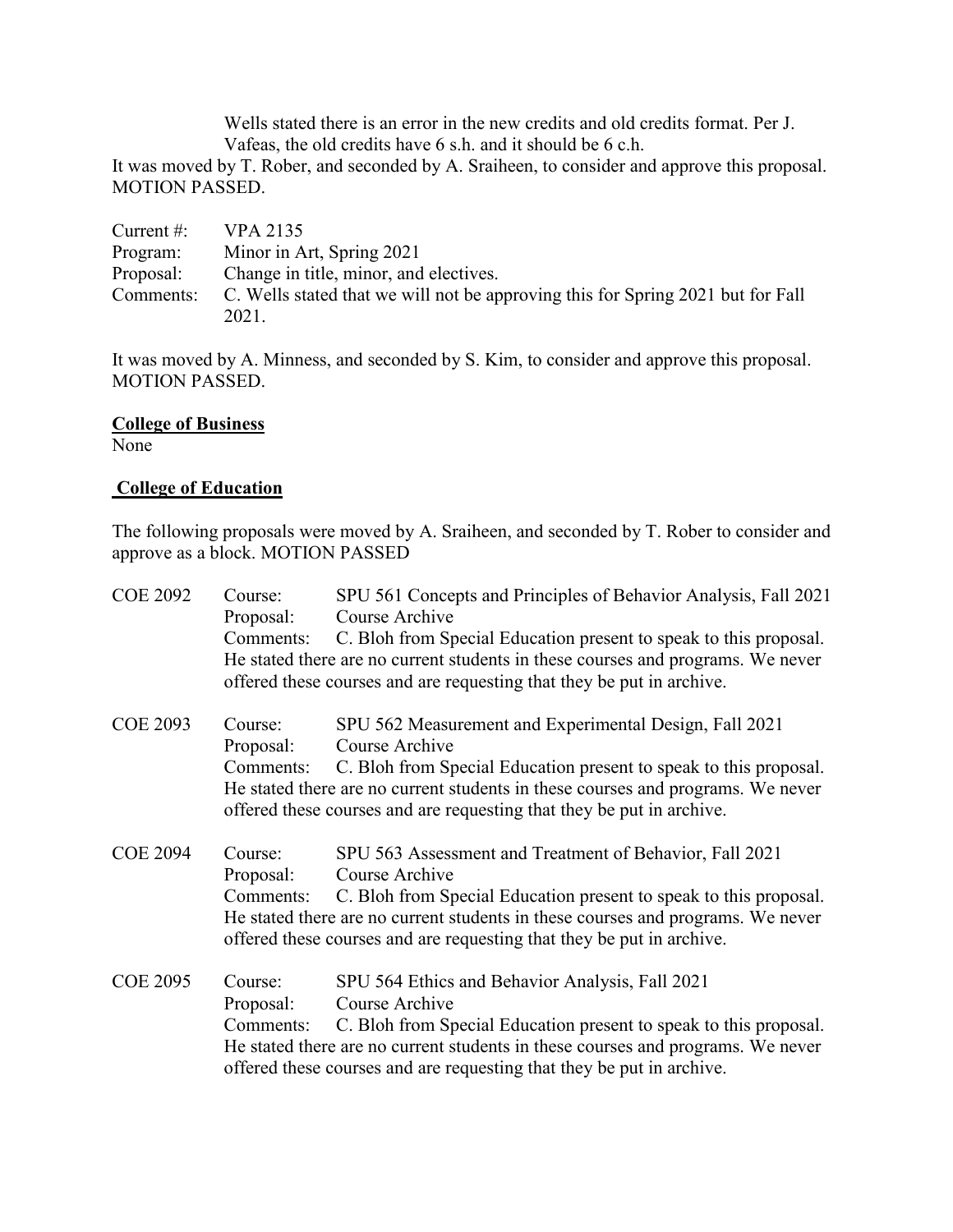| <b>COE 2096</b> | SPU 565 Interventions for Individuals with ASD and Development Disabilities,<br>Fall 2021                                                                |
|-----------------|----------------------------------------------------------------------------------------------------------------------------------------------------------|
|                 | Course Archive<br>Proposal:                                                                                                                              |
|                 | C. Bloh from Special Education present to speak to this proposal.<br>Comments:                                                                           |
|                 | He stated there are no current students in these courses and programs. We never                                                                          |
|                 | offered these courses and are requesting that they be put in archive.                                                                                    |
| <b>COE 2097</b> | SPU566 Verbal Behavior and Systems Supports, Fall 2021                                                                                                   |
|                 | Course Archive<br>Proposal:                                                                                                                              |
|                 | C. Bloh from Special Education present to speak to this proposal.<br>Comments:                                                                           |
|                 | He stated there are no current students in these courses and programs. We never<br>offered these courses and are requesting that they be put in archive. |
| Current#        | <b>COE 2102</b>                                                                                                                                          |
| Course:         | EDD 751 Research Methods in Education Settings, Fall 2021                                                                                                |
| Proposal:       | Change in description and syllabus.                                                                                                                      |
| Comments:       | Per J. Vafeas in the first line of the course description there is an error in the<br>course number EDU 751, it should be EDD 751.                       |

It was moved by T. Rober, and seconded by A. Minness, to consider and approve this proposal. MOTION PASSED.

| Current $#$ : | <b>COE 2103</b>                                                                                                                                                                                                                                         |
|---------------|---------------------------------------------------------------------------------------------------------------------------------------------------------------------------------------------------------------------------------------------------------|
| Course:       | EDD 751 Critical Theories and Professional Practice, Fall 2021                                                                                                                                                                                          |
| Proposal:     | Addition of a new course to the Master Course Listing.                                                                                                                                                                                                  |
| Comments:     | Per J. Vafeas this course is not going to replace any particular course. T. Witryk<br>stated that this course is replacing a required course, and it's not a specific course.<br>We need a new checksheet. P. Walsh-Coates already submitted an updated |
|               | proposal.                                                                                                                                                                                                                                               |

It was moved by A. Sraiheen, and seconded by T. Rober, to consider and approve this proposal. MOTION PASSED.

| Current $\#$ : | COE 2104                                                                                                                      |
|----------------|-------------------------------------------------------------------------------------------------------------------------------|
| Course:        | EDD 795 Dissertation in Practice, Fall 2021                                                                                   |
| Proposal:      | Change in title, description, syllabus. There is language in the prerequisites that<br>does not exist in the previous course. |

Comments:

It was moved by A. Minness, and seconded by T. Rober, to consider and approve this proposal. MOTION PASSED.

| Current #: $COE 2116$ |                                                      |
|-----------------------|------------------------------------------------------|
| Policy:               | EDD Interdisciplinary Curriculum Committee, Fall 201 |
| Proposal:             | Policy Revision.                                     |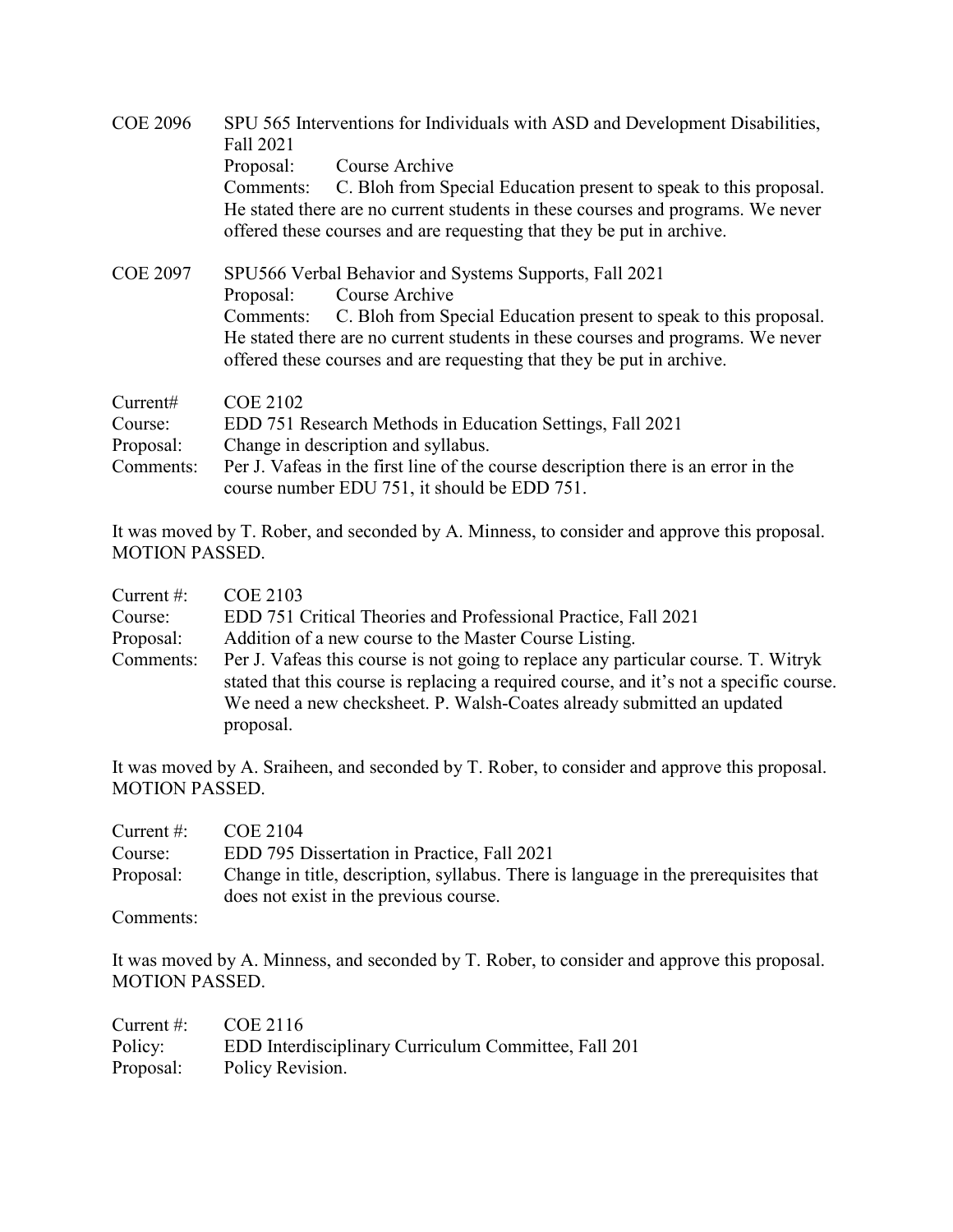Comments: T. Rober stated that make up of committee states departments outside of COE, shouldn't there be someone outside of COE? P. Walsh Coates stated committee make up is how the Dean wanted it.

It was moved by A. Minness, and seconded by C. Rosch, to consider and approve this proposal. MOTION PASSED.

| Current $#$ : | <b>COE 2118</b>                                                                                              |
|---------------|--------------------------------------------------------------------------------------------------------------|
| Course:       | ELU 312 Culturally Responsive Teaching for English Language Learners, Fall                                   |
|               | 2021                                                                                                         |
| Proposal:     | Addition of a new course to the Master Course Listing.                                                       |
| Comments:     | J. Vafeas stated this is replacing another course and the coversheet should be<br>checked that it is linked. |
|               |                                                                                                              |

It was moved by T. Rober, and seconded by C. Rosch, to consider and approve this proposal. MOTION PASSED.

| Current $\#$ : | COE 2119                                                          |
|----------------|-------------------------------------------------------------------|
| Course:        | ERS 504 Literacy Curriculum and Instruction PreK-3, Summer I 2020 |
| Proposal:      | Change in title, description, syllabus.                           |
| Comments:      | T. Witryk stated that the effective date should be Summer I 2021  |

It was moved by T. Rober, and seconded by A. Minness, to consider and approve this proposal. MOTION PASSED.

| Current $\#$ : | COE 2120                                                          |
|----------------|-------------------------------------------------------------------|
| Course:        | ERS 504 Literacy Curriculum and Instruction PreK-3, Summer I 2020 |
| Proposal:      | Change in title, description, syllabus.                           |
| Comments:      | T. Witryk stated the effective dater should be Summer I 2021.     |

It was moved by S. Kim, and seconded by T. Rober, to consider and approve this proposal. MOTION PASSED. **ANNOUNCEMENTS**

#### **General Education**

- **LAS 21007** General Education: ANT 224 Anthropology of Death and Dying, Fall 2021
- **LAS 21035** General Education: CRJ 215 Introduction to Crime Mapping and Analysis, Fall 2021

**LAS 21037** General Education: SCI 250 Scientific Storytelling, Spring 2021

- J. Vafeas recommends that we effective date stand as this course has been put in the schedule for Spring 2021.
- **LAS 21038** General Education: ENG 110 Introduction to Literature, Fall 2021